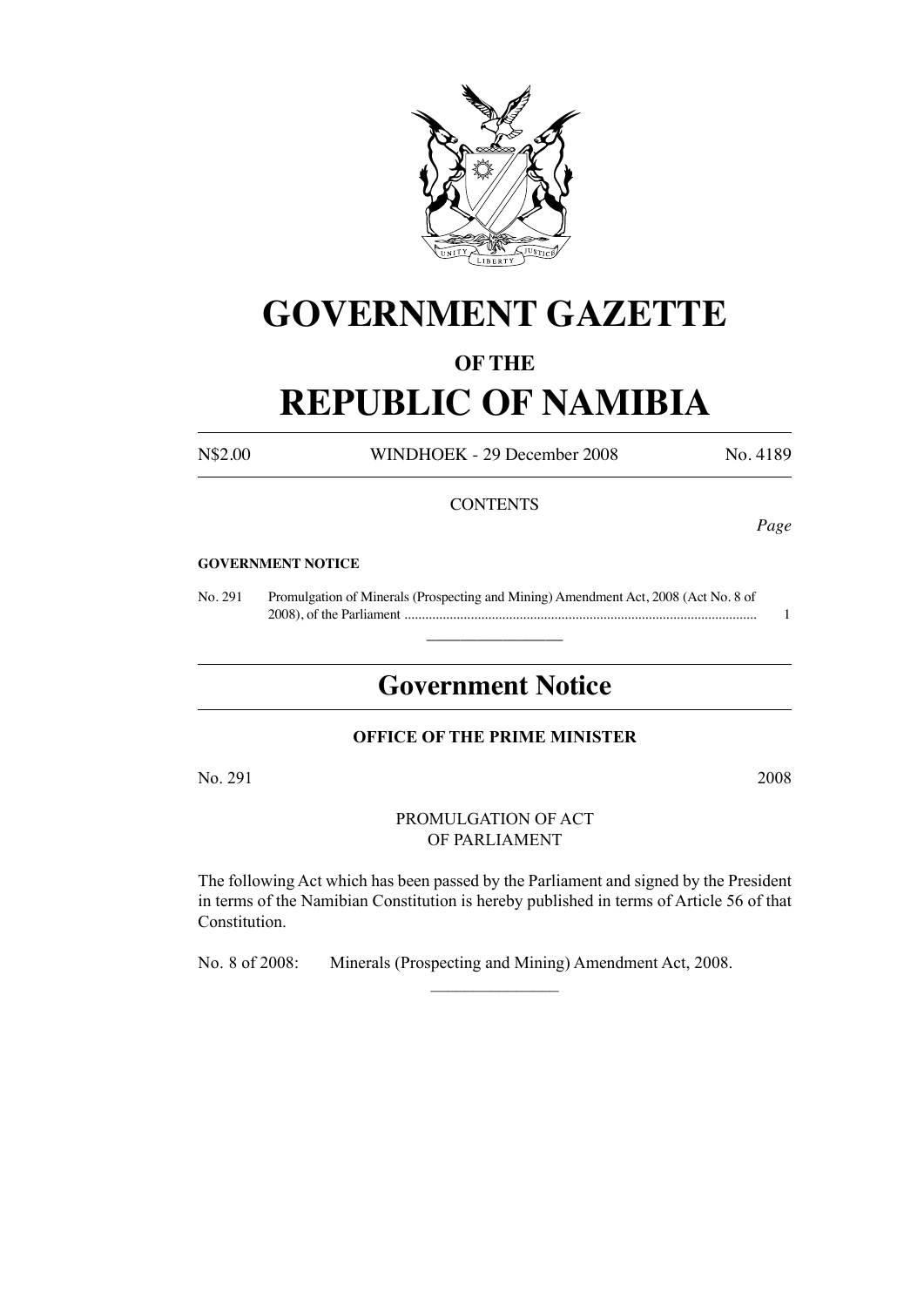#### **Act No. 8, 2008 MINERALS (PROSPECTING AND MINING) AMENDMENT ACT, 2008**

#### **EXPLANATORY NOTE:**

|  | Words underlined with a solid line indicate insertions in<br>existing provisions. |
|--|-----------------------------------------------------------------------------------|
|  | Words in bold type in square brackets indicate omissions                          |

### **ACT**

from existing provisions.

**To To amend the Minerals (Prospecting and Mining) Act, 1992, to ensure that the levying of certain royalties is authorised; to remove restrictions on maximum rates of royalties that may be charged; and to authorise the imposition of a windfall royalty and to provide for matters incidental thereto.** 

*(Signed by the President on 14 December 2008)*

**BE IT ENACTED** by the Parliament of the Republic of Namibia as follows:

#### **Amendment of section 114 of Act No. 33 of 1992**

**1.** Section 114 of the Minerals (Prospecting and Mining) Act, 1992, (herein after referred to as "the principal Act") is amended –

- (a) in subsection (1) by the substitution for paragraph (c) of the following paragraph:
	- $\mathcal{L}(\mathbf{c})$  in the case of any such holder in respect of any other mineral or group of minerals so won or mined by such holder, levied by the Minister by notice in writing addressed and delivered to such holder in addition to any royalty levied in accordance with the provisions of subsection (2), at such rate [**not exceeding five per cent**], as may be determined by the Minister from time to time by notice in the *Gazette*,"
- (b) in paragraph (a) of subsection (2) by the substitution for the words preceding subparagraph (i) of the following words:
	- "(2) (a) Subject to the provisions of paragraph (b), the Minister may, [**for purposes of**] in respect of minerals referred to in the provisions of subsection  $(1)(c)$ , levy in addition to the royalty referred to in subsection (1), with due regard to any return submitted in terms of section 24, 45, 76, 89 or 101 by any holder of a licence or claim referred to in the said subsection and to any representations, if any, made by such holder in terms of paragraph (b), by notice in writing addressed and delivered to any such holder, upon such holder a royalty in respect of any mineral or group of minerals referred to in subsection  $(1)(c)$ won or mined by such holder in the course of any prospecting operations or mining operations carried on by such holder during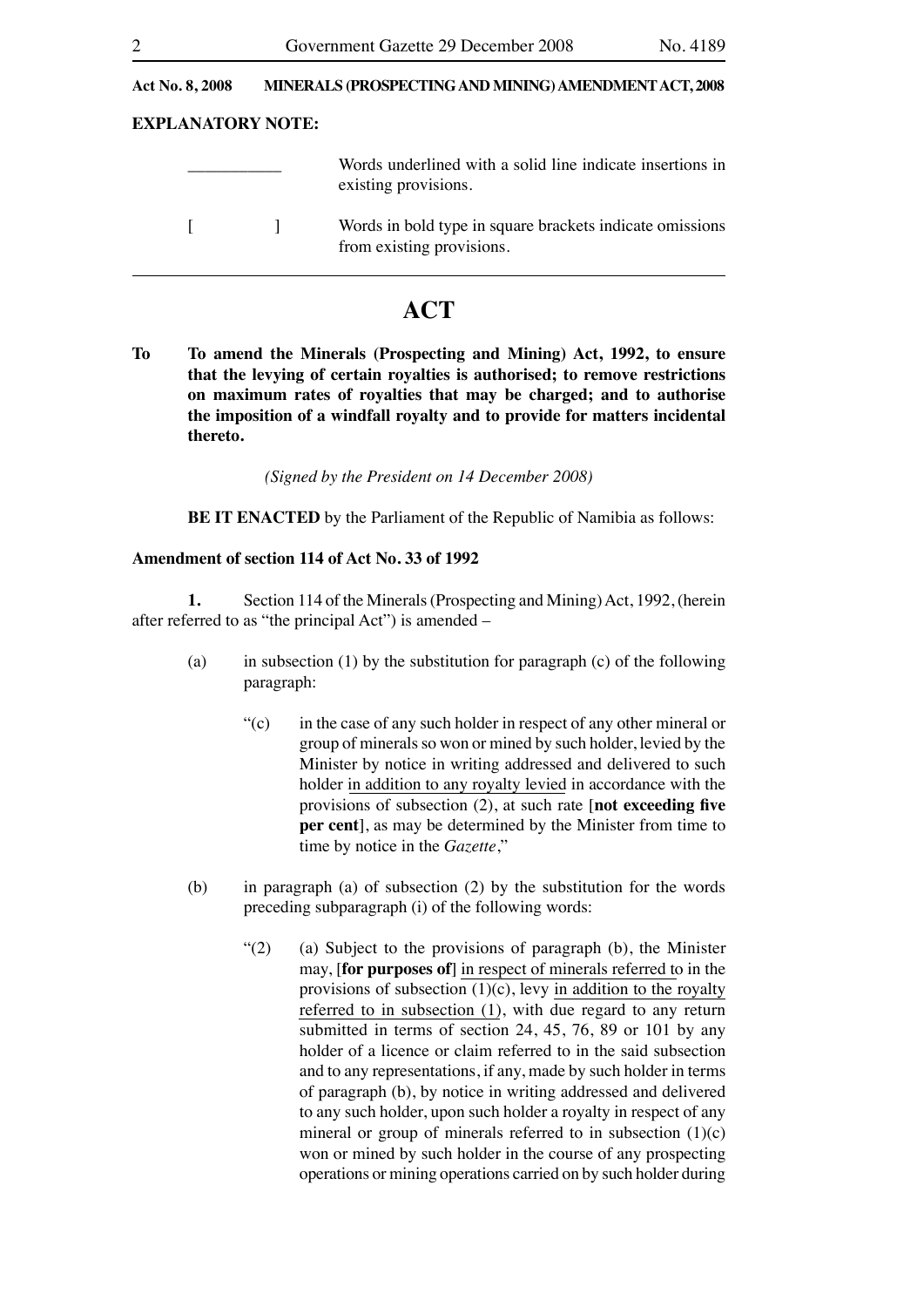#### **Act No. 8, 2008 MINERALS (PROSPECTING AND MINING) AMENDMENT ACT, 2008**

such period as may be determined in writing by the Minister, if the Minister is of the opinion –"

- (c) by the addition of the following subsections after subsection  $(3)$ :
	- "(4) (a) Subject to paragraph (b) the Minister may levy a windfall royalty on the holder of a mining claim or a mining licence who has won or mined in the course of any prospecting or mining operations carried on by him or her, and on the holder of any nonexclusive prospecting licence, exclusive prospecting licence or mineral deposit retention licence who has found or incidentally won in the course of any prospecting operations carried on by him or her, any mineral or group of minerals, in addition to any other royalty in terms of this Act if in his or her opinion –
		- (i) the market prices that can be obtained for the mineral in question have increased to such an extent that the operations have become significantly more profitable than similar operations are in normal circumstances;
		- (ii) the deployment of new technology or any other unforeseen circumstances have made the operations in question significantly more profitable than they are under ordinary circumstances.
	- (b) The Minister may not impose a royalty referred to in paragraph (a), unless he or she –
		- (i) has by notice in writing addressed and delivered to the holder concerned, informed such holder of his or her intention to levy a royalty upon such holder in respect of any mineral or group of minerals won or mined by such holder and provided the grounds on which such intention is based;
		- (ii) has afforded such holder an opportunity within such reasonable period as may be specified in such notice to make representations and, if such holder so desires proposals in relation to any matter relating to such intention including proposals relating to the investment of such profits in new or improved operations or infrastructure; and
		- (iii) has taken into account such representations and proposals.
	- (c) Any person on whom a royalty has been levied in terms of paragraph (a), may at any time make representations to the Minister relating to such royalty if the circumstances have changed or new information has come to the knowledge of such person.